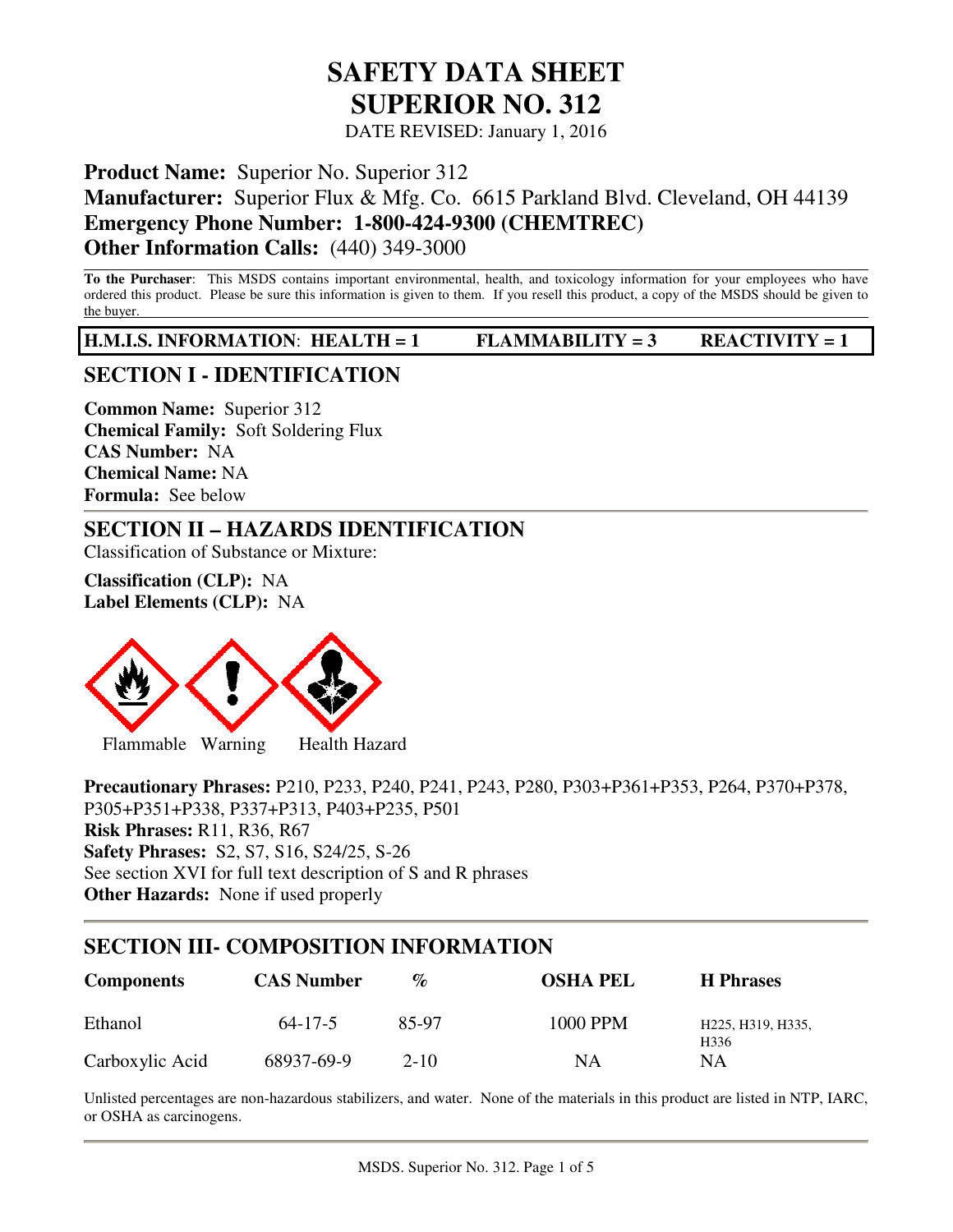# **SECTION IV – FIRST AID MEASURES**

| <b>Inhalation:</b> | Remove to fresh air                                                                  |
|--------------------|--------------------------------------------------------------------------------------|
| <b>Eves:</b>       | Flush with water for fifteen (15) Minutes. Call physician.                           |
| Skin:              | Wash thoroughly with water.                                                          |
| <b>Ingestion:</b>  | If patient is fully conscious, give large amounts of water. Obtain medical attention |
|                    | immediately.                                                                         |

Most Important Symptoms and effects, both acute and delayed **Primary Routes of Entry into Body:** Fume inhalation, ingestion, skin, and eyes. **Symptoms of Overexposure:** Salivation, coughing, choking, chills, may cause weight loss, brittle bones, anemia, and stiff joints. **Medical Conditions Generally Aggravated by Exposure:** Any weakness of the lungs, kidneys or liver will be aggravated. **Chemical Listed as Carcinogen or Potential Carcinogen:** None **OSHA Permissible Exposure Limit (PEL):** 1000 PPM **ACGIH Threshold Limit Value (TLV):** 1000 PM

# **SECTION V - FIRE AND EXPLOSION HAZARD DATA**

**Flash Point:** 11.7°C/53° **Flammable Limits:** Lower-2 Upper-12 **Extinguishing Media:** Dry Chemical, CO<sub>2</sub> Auto Ignition Temperature: 398.9°C/750°F **Special Fire Fighting Procedures:** Wear protective clothing, including NIOSH approved selfcontained breathing apparatus **Unusual Fire and Explosion Hazards:** Flammable, do not mix with strong oxidizing or dehydrating agents. Do not store in presence of oxidizing agents

# **SECTION VI - ACCIDENTAL RELEASE MEASURES**

**Steps to be Taken in Case Material is Spilled:** Absorb with sawdust and remove in accordance to EPA regulations.

### **SECTION VII - HANDLING AND STORAGE**

**Storage Requirements:** Store in plastic containers in cool area. Do not store in glass containers. **Handling Precautions:** Safe precautionary practices.

**Other Precautions:** Keep away from electrical sparks, heat, open flame or oxidizing agents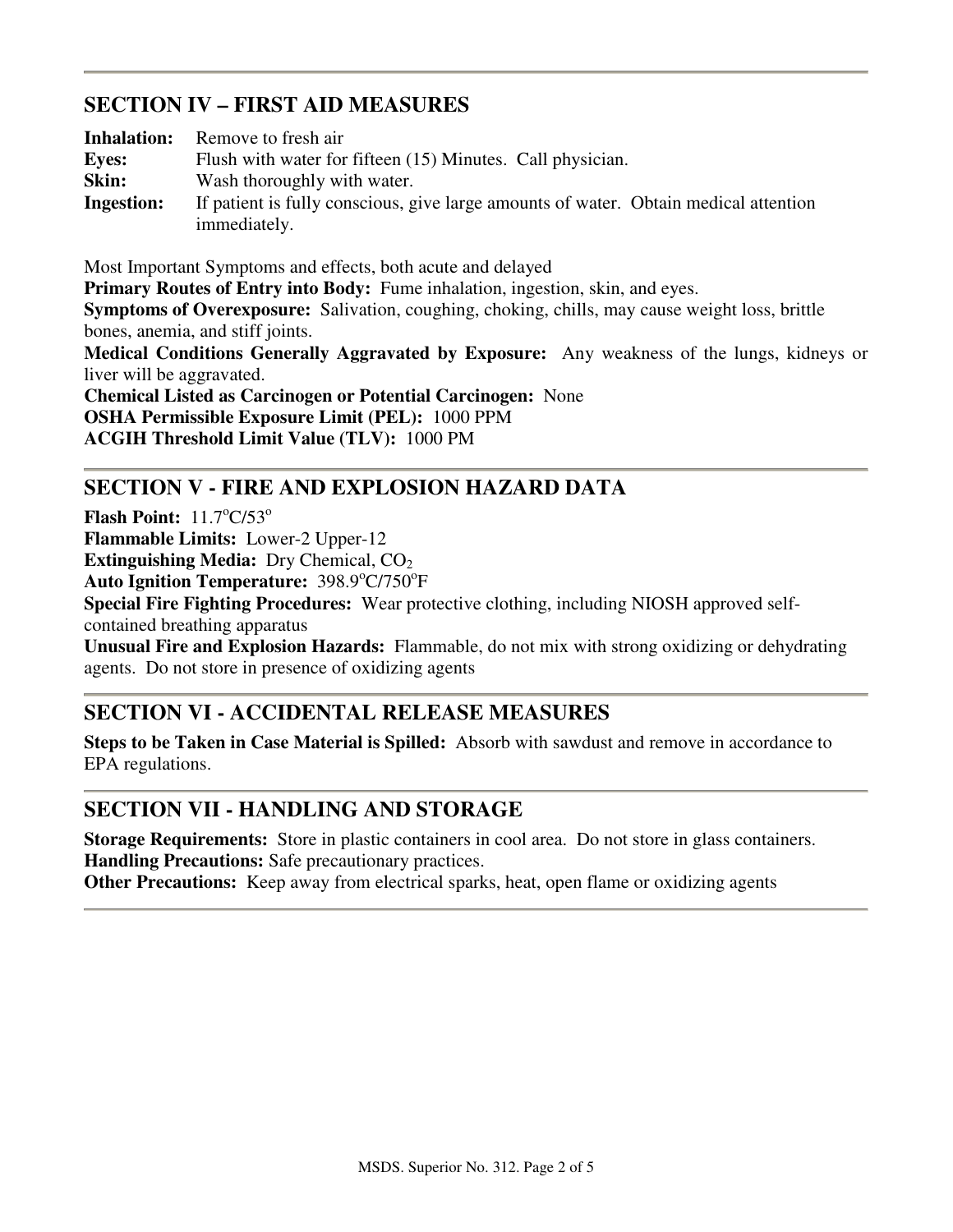# **SECTION VIII - CONTROL MEASURES**

**Respiratory Protection (TYPE):** NIOSH approved respirator. **Ventilation:** Yes **Mechanical (General):** Explosion proof **Local Exhaust:** Yes **Protective Gloves:** Recommended, NIOSH approved **Other Protective Clothing or Equipment:** Rubber apron is recommended. **Eye Protection:** Safety Glasses **Regulatory Information:** The chemical components are listed on TSCA and DSL inventory. See composition section ii for CAS numbers.

# **SECTION IX - PHYSICAL AND CHEMICAL CHARACTERISTICS**

Boiling Point: 77°C/170.6°F **Specific Gravity (Water = 1):** 0.815 **Vapor Pressure (mm Hg):** 42 **Percent Volatile by Volume:** 94% **Vapor Density (Air = 1):** 1.4 **Evaporation Rate (Butyl Acetate = 1):** 3.1 Melting Point: -90°C/-130°F **Solubility in Water:** Unlimited **Reactivity in Water:** None **Appearance and Odor:** Clear liquid, alcohol odor

# **SECTION X - STABILITY AND REACTIVITY**

**Stability:** Product is stable **(Conditions to Avoid):** Avoid heat sparks and open flames **Incompatibility:** Strong oxidizers. **Hazardous Decomposition Products:** CO. **Hazardous Polymerization:** NA

# **SECTION XI - TOXICOLOGICAL INFORMATION**

#### **Acute Toxicity Data**

- **1) Oral:** LD-50 (rat): Not available
- **2) Inhalation:** LC-50 (rat): Not available
- **3) Dermal:** LD-50 (rabbit): Not available
- **4) Skin Irritation:** (rabbit): Not available

#### **Chronic Toxicity Data**

- **1) Repeated Skin Application:** (rat): Not available
- **2) Eye Irritation:** (rabbit): Not available

### **SECTION XII - ECOLOGICAL INFORMATION**

**This material has not been tested for environmental effects.** 

### **SECTION XIII - DISPOSAL CONSIDERATIONS**

**Waste Disposal Method:** Dispose of in accordance with EPA regulations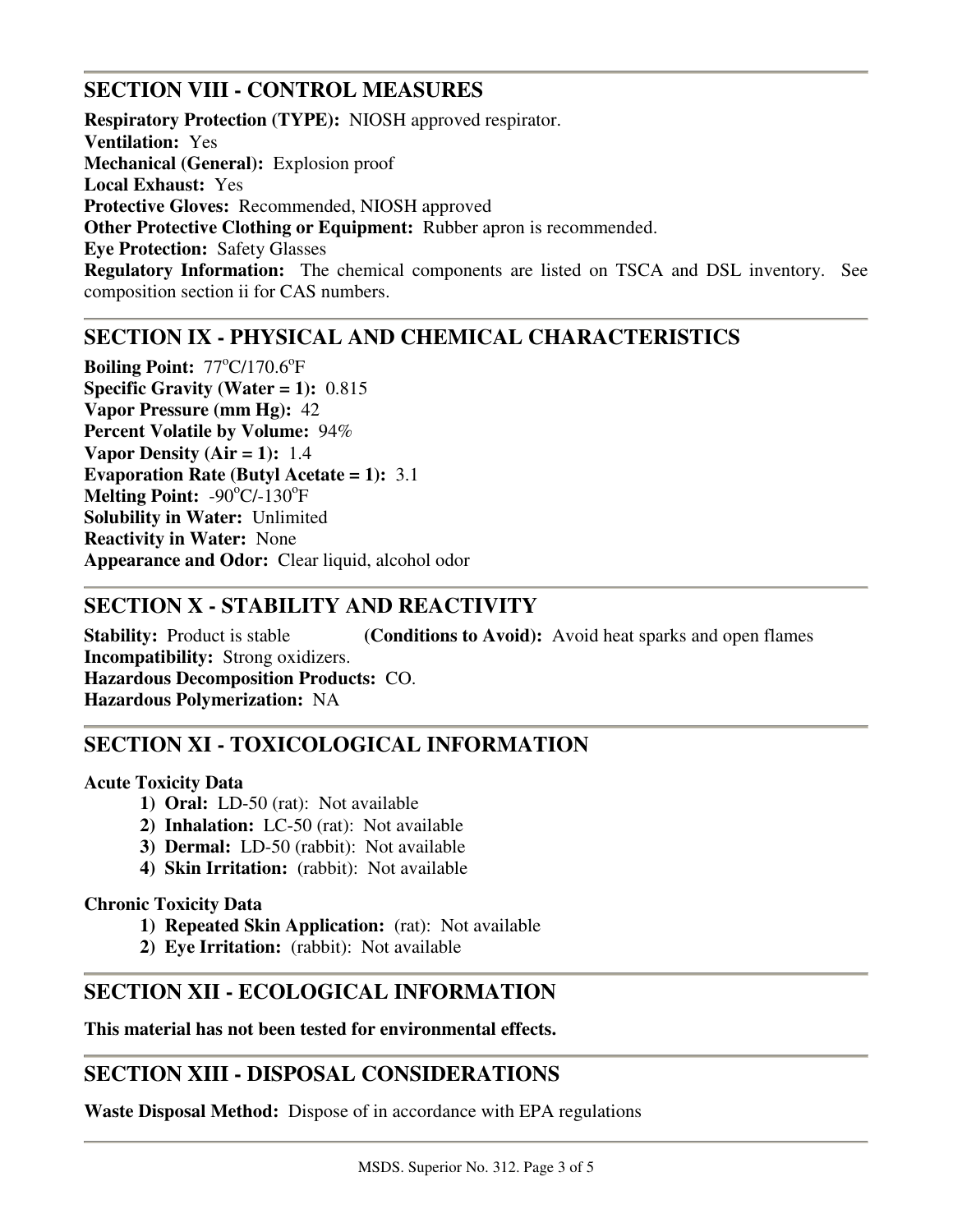# **SECTION XIV- TRANSPORTATION**

**D.O.T. Proper Shipping Name:** Alcohol NOS (Contains Ethanol, Methanol) **Hazard Class:** 3 **Identification Number:** UN1987 **Packing Group:** II **Type D.O.T Label Required Information:** Flammable Liquid

**SECTION XV - REGULATORY INFORMATION OSHA Hazardous Chemical According to 29 CFR 1910.1200:** NA **Carcinogenicity Classification: (Components Present at 0.1% or More) International Agency for Research on Cancer (IARC):** NA **American Conference of Governmental Industrial Hygienists (ACGIH):** NA **National Toxicology Program (NTP):** NA **Occupational Safety and Health Administration (OSHA):** NA **All Components of this Product are Listed on the U.S. Toxic Substances Control Act Inventory or Otherwise Comply with TSCA Pre-manufacture Notification Requirements**. **This product is RoHS compliant.**

# **SECTION XVI - OTHER INFORMATION**

The labeling of this product is indicated in Section II. The full text of all abbreviations indicated by codes in the MSDS are as follows:

| R11                                                                                        | Highly flammable                                                                              |  |  |  |
|--------------------------------------------------------------------------------------------|-----------------------------------------------------------------------------------------------|--|--|--|
| R <sub>36</sub>                                                                            | Irritating to eyes                                                                            |  |  |  |
| R <sub>67</sub>                                                                            | Irritating to respiratory system                                                              |  |  |  |
|                                                                                            |                                                                                               |  |  |  |
| $S-2$                                                                                      | Keep out of the reach of children                                                             |  |  |  |
| $S-7$                                                                                      | Keep container tightly closed                                                                 |  |  |  |
| $S-16$                                                                                     | Keep away from sources of ignition - No smoking                                               |  |  |  |
| $S-24/25$                                                                                  | Avoid contact with skin and eyes                                                              |  |  |  |
| $S-26$                                                                                     | In case of eye contact, rinse thoroughly and get medical attention                            |  |  |  |
| H <sub>225</sub>                                                                           | Highly flammable liquid and vapour                                                            |  |  |  |
| H319                                                                                       | Causes serious eye irritation                                                                 |  |  |  |
| H335                                                                                       | May cause respiratory irritation                                                              |  |  |  |
| H336                                                                                       | May cause drowsiness or dizziness                                                             |  |  |  |
| P <sub>210</sub>                                                                           |                                                                                               |  |  |  |
|                                                                                            | Keep away from heat/sparks/open flames/hot surfaces – No smoking                              |  |  |  |
| P <sub>2</sub> 33                                                                          | Keep container tightly closed                                                                 |  |  |  |
| P <sub>240</sub>                                                                           | Ground/bond container and receiving equipment                                                 |  |  |  |
| P <sub>241</sub>                                                                           | Use explosion-proof electrical/ventilating/light//equipment.                                  |  |  |  |
| P <sub>242</sub>                                                                           | Use only non-sparking tools                                                                   |  |  |  |
| P <sub>243</sub>                                                                           | Take precautionary measures against static discharge                                          |  |  |  |
|                                                                                            | P <sub>280</sub><br>Wear protective gloves/protective clothing/eye protection/face protection |  |  |  |
| P303+P361+P353 IF ON SKIN (or hair): Take off immediately all contaminated clothing. Rinse |                                                                                               |  |  |  |

skin with water/ shower